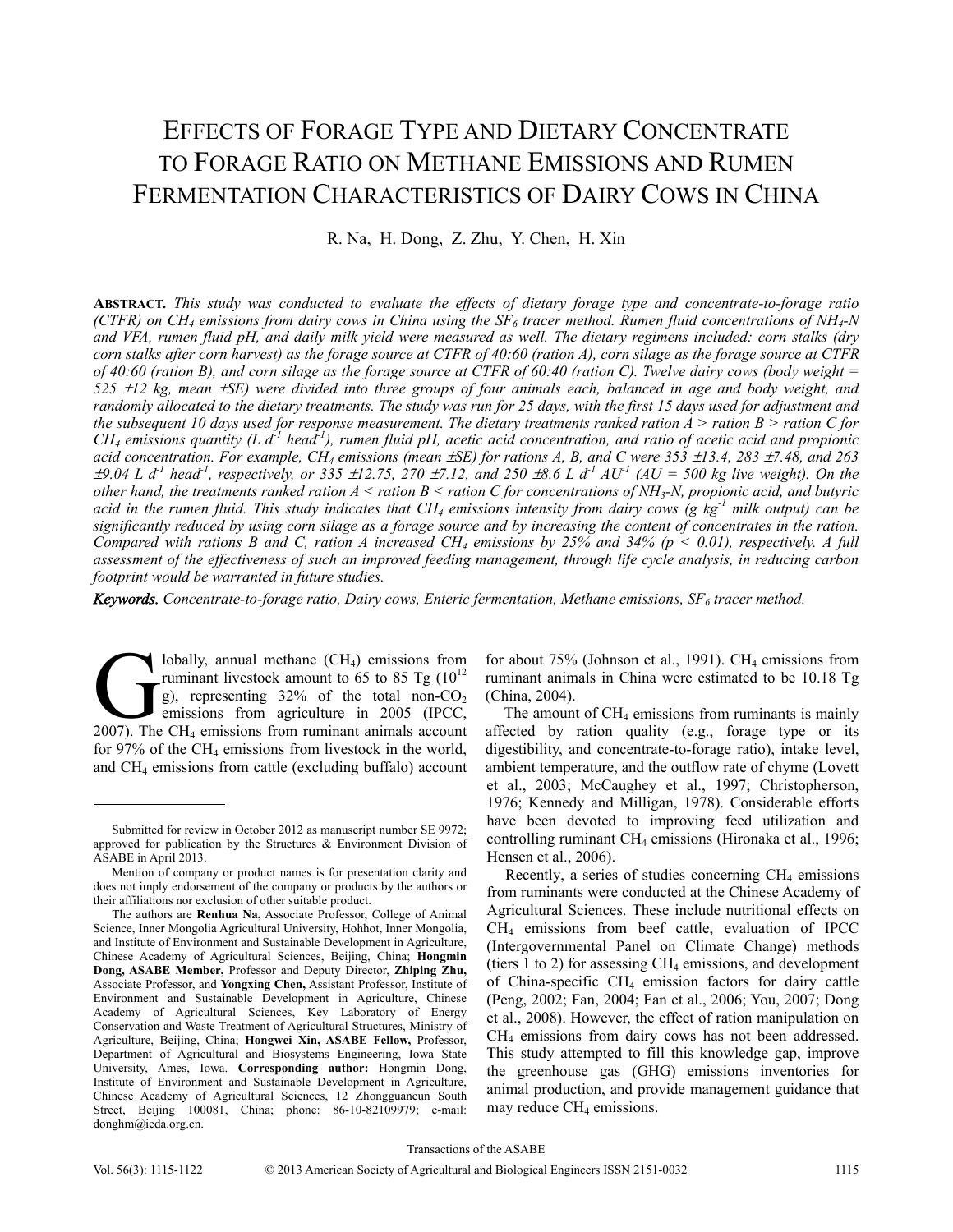|  |  |  | Table 1. Ingredients of concentrate. |
|--|--|--|--------------------------------------|
|--|--|--|--------------------------------------|

| Ingredient         | Proportion $(\% )$ |
|--------------------|--------------------|
| Corn               | 50.0               |
| Cottonseed cake    | 9.5                |
| Rapeseed cake      | 7.0                |
| <b>DDGS</b>        | 6.0                |
| Germ cake          | 5.0                |
| Yeast powder       | 3.5                |
| Fruit dreg         | 3.5                |
| <b>Bran</b>        | 3.0                |
| Puffed urea        | 2.5                |
| CaCO <sub>3</sub>  | 2.0                |
| Soybean cake       | 1.5                |
| $Ca3(PO4)2$        | 1.0                |
| Urea               | 1.0                |
| Premix             | 1.0                |
| NaCl               | 1.0                |
| NaHCO <sub>3</sub> | 1.0                |
| Zeolite powder     | 1.0                |
| MgO                | 0.5                |

## **MATERIALS AND METHODS**

## **EXPERIMENTAL DESIGN**

Twelve lactating Holstein cows (approx. 130 days in milk) of average 3.5 years age were selected from the research dairy farm of the Inner Mongolian Agriculture University and subdivided into three groups of four animals each according to balanced age and body weight. The animal groups were then randomly allocated three different rations (rations A, B, and C) featuring different forage types and concentrate-to-forage ratios (CTFR). Table 1 contains the concentrate ingredients and proportions on dry matter (DM) basis. On DM basis, rations A and B had 40:60 CTFR, whereas ration C had 60:40 CTFR. The forage ingredient for ration A was corn stalk, while the corresponding forage component for rations B and C was corn silage. The experiment lasted 25 days, which included a 15-day adjustment period followed by a 10-day measurement period. The first five days of the measurement period were used to take breath samples and to estimate  $CH<sub>4</sub>$  emissions, and this period also was used for measurement of milk yield. The remaining five days of the measurement period were used for sampling of rumen fluid for determination of rumen fermentation characteristics.

#### **FEEDS, FEEDING, AND ANIMALS MANAGEMENT**

The feed was sampled continuously for five days during the gas sampling period. The concentrate, corn silage, and corn stalk were sampled when the five-day feed samples were collected. All three types of samples (concentrate, corn silage, and corn stalk) taken over five days were well mixed and resampled to provide three replicate samples, so a total of nine samples were sent to the laboratory for analysis. The samples were frozen, lyophilized, and ground to pass a 1 mm screen. The DM content was determined by drying the samples at 95°C for 17 h, followed by hot weighing. The Kjeldahl digestion method was used for CP analysis ( $N \times 6.25$ ). Gross energy was determined using a bomb calorimeter (model 1261, Parr Instruments Co., Moline, Ill.). The concentrations of NDF and ADF were determined by the filter bag technique (Ankom Technology Corp., Fairport, N.Y.). Ca and P were determined by inductively coupled plasma emission spectrometry (Optima 5300 DV, Perkin Elmer, Waltham, Mass.) after dry-ashing and extraction of the respective minerals.

The cows were housed individually in pens and fed manually. The animals in each dietary regimen were fed fixed amounts daily, consisting of  $5.33 \pm 0.05$ ,  $4.83 \pm 0.26$ , and 7.63  $\pm$ 0.29 kg head<sup>-1</sup> d<sup>-1</sup> of concentrate and 8.10  $\pm$ 0.07, 27.75  $\pm 0.07$ , and 18.58  $\pm 0.28$  kg head<sup>-1</sup> d<sup>-1</sup> of forage for rations A, B, and C, respectively, The *ad-libitum* feed intake was determined by pre-experiment in the adjustment period. During the experiment period, feed was supplied according to the feed intake of the pre-experiment. The concentrate was delivered twice daily at 7:00 h (about 40% of daily amount) and again at 19:00 h (about 60% of daily amount), whereas the forage was delivered three times daily (at 7:30, 13:30, and 19:30 h) in equal amounts. The cows had free access to drinking water, and they were milked twice a day (6:30 h and 18:30 h). Daily milk production was equal to the total milk weight of the two milking periods, and five-day milk production was recorded continually for this study.

## **SF6 TRACER TECHNIQUE AND GAS SAMPLING FOR ESTIMATION OF CH4 EMISSIONS**

The  $SF<sub>6</sub>$  tracer technique (Johnson et al., 1994) was used to estimate  $CH<sub>4</sub>$  emissions from individual animals, and its application at our institute was described in detail by Fan (2004).

The  $SF<sub>6</sub>$  permeation tubes were manufactured using copper tubing with an inside diameter (ID) of 9.5 mm. The permeation element was 1 mm thick Teflon membrane with 2 μm stainless steel frit with an outside diameter (OD) of 9.5 mm (W.R. Grace, Deerfield, Ill.). All  $SF_6$  permeation tubes were monitored and calibrated by placing tubes in a 460 L incubator (maintained at 39°C) that was ventilated with pure nitrogen (99.999%) gas at 40 mL min<sup>-1</sup> flow rate to simulate the rumen environment of the animal. After three months monitoring, the tubes with steady permeation rates were used to measure  $CH_4$  emissions from cows.

A  $SF<sub>6</sub>$  permeation tube with steady release rate was placed into the rumen of each cow about 15 days before emission rate measurements began. The  $SF<sub>6</sub>$  release rates of each permeation tube were measured over three-month periods by weighting each tube weekly. Regression analysis was used, and strong linear relationships were observed of the SF<sub>6</sub> release rate with time ( $R^2 = 0.9891$  to 0.9994). The parameters of the linear regression equations for the individual  $SF<sub>6</sub>$  tubes are listed in table 2.

The breath sample collection canisters were made from PVC pipe to form a U-shaped device (fig. 1). The devices were evacuated to a pre-sampling internal pressure of - 95 kPa (vacuum). A 1.5 m long capillary tube (1.58 mm or 1/16 in. OD and 0.127 mm or 1/200 in. ID) served as the transfer line or flow restrictor. A copper filter (15 μm, Swagelok, Solon, Ohio) near the nose sampling inlet was connected to the capillary tubing inlet to protect the tube. A halter was used to fit the gas container and capillary tube in the right location to provide good air sampling with no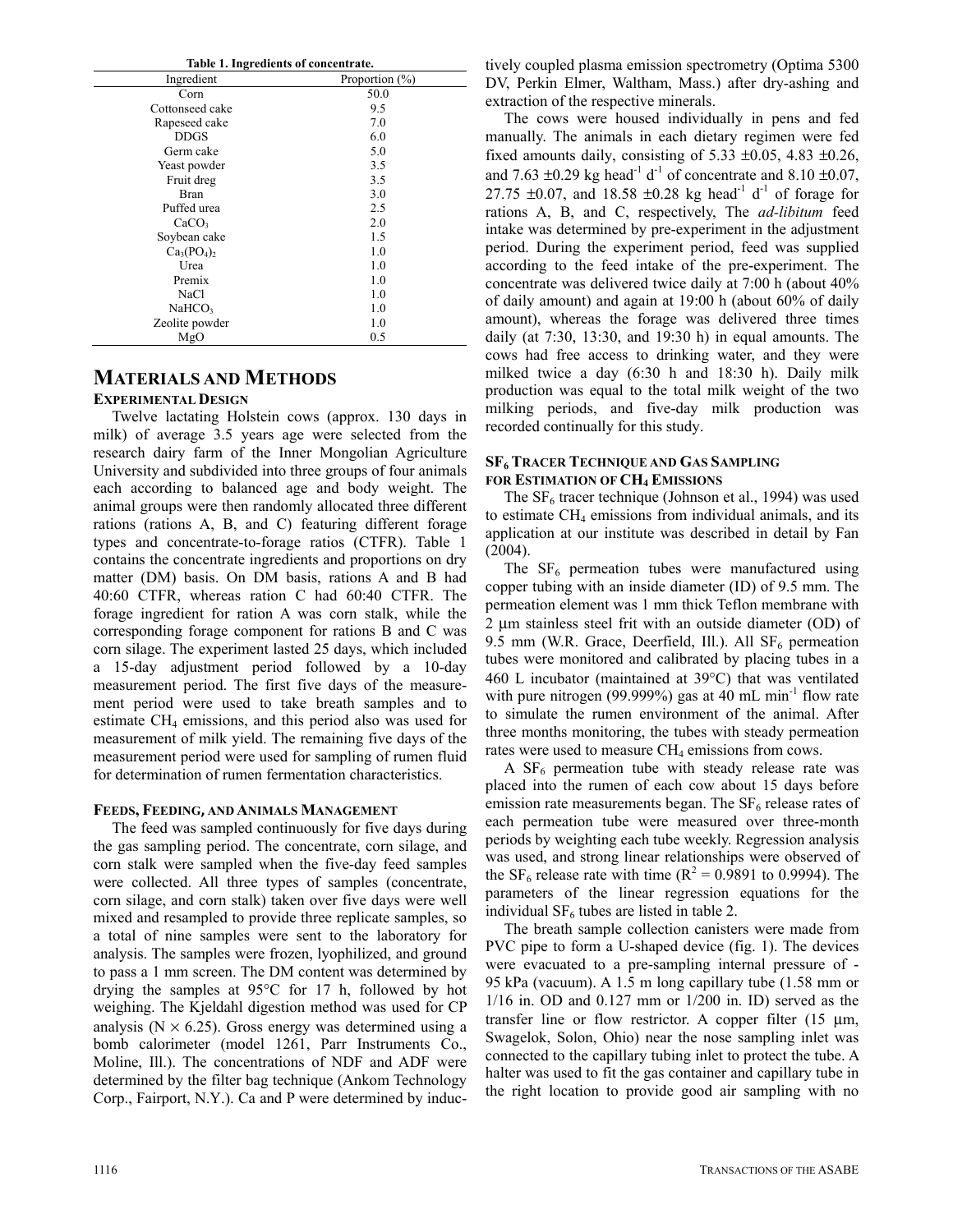|  | Table 2. Cow ID numbers and regression equations for $SF6$ tubes. |
|--|-------------------------------------------------------------------|
|--|-------------------------------------------------------------------|

|                 |                                    | Permeation    | Linear      |
|-----------------|------------------------------------|---------------|-------------|
| Cow             |                                    | Rate          | Correlation |
| ID              | Regression Equation <sup>[a]</sup> | $(mg d^{-1})$ | $(R^2)$     |
| Ration A        |                                    |               |             |
| A1              | $Y = 35.413 - 0.0018X$             | 1.8           | 0.9979      |
| A2              | $Y = 38.319 - 0.002X$              | 2.0           | 0.9984      |
| A <sub>3</sub>  | $Y = 36.629 - 0.0033X$             | 3.2           | 0.9994      |
| $A4^{[b]}$      | $Y = 32.773 - 0.0026X$             | 2.6           | 0.9978      |
|                 | $Y = 36.788 - 0.0011X$             | 1.1           | 0.9913      |
| <b>Ration B</b> |                                    |               |             |
| $B1^{[b]}$      | $Y = 39.71 - 0.0017X$              | 1.7           | 0.9975      |
|                 | $Y = 39.714 - 0.0017X$             | 1.7           | 0.9983      |
| $B2^{[b]}$      | $Y = 35.716 - 0.0018X$             | 1.8           | 0.9983      |
|                 | $Y = 37.547 - 0.0015X$             | 1.5           | 0.9977      |
| $B3^{[b]}$      | $Y = 35.597 - 0.0016X$             | 1.6           | 0.9980      |
|                 | $Y = 36.786 - 0.0013X$             | 1.3           | 0.9976      |
| B4              | $Y = 36.875 - 0.0029X$             | 2.9           | 0.9981      |
| Ration C        |                                    |               |             |
| C1              | $Y = 35.304 - 0.0023X$             | 2.3           | 0.9980      |
| $C2^{[b]}$      | $Y = 36.787 - 0.0014X$             | 1.4           | 0.9981      |
|                 | $Y = 37.211 - 0.0023X$             | 2.3           | 0.9984      |
| $C3^{[b]}$      | $Y = 37.932 - 0.0018X$             | 1.8           | 0.9983      |
|                 | $Y = 35.588 - 0.0016X$             | 1.6           | 0.9984      |
| $C4^{[b]}$      | $Y = 32.809 - 0.0025X$             | 2.5           | 0.9980      |
|                 | $Y = 32.538 - 0.0011X$             | 1.1           | 0.9891      |

<sup>[a]</sup> *Y* = tube weight (g), and *X* = time (d). <br><sup>[b]</sup> These cows received two permeation tubes in order to have similar SF<sub>6</sub> permeation rates.

impact on feeding. The canisters had a remaining vacuum of -50 kPa after a 24 h breath collection period.

The opening and closing times of each air sampling container were recorded during the sampling period to ensure that the gas sample in the sampling container represented exhaled air from the cow over the 24 h period. A total of five samples were taken for each cow. Immedi-

ately prior to sampling, the gas collection container was evacuated to -95 to -99 kPa. After the sampling period was completed, the container was taken off the cow, and the container vacuum was measured again to make sure it was still under negative pressure after the 24 h gas sample period.  $N_2$  gas was then added slowly until the pressure in the container increased to approximately 120 kPa for transportation and gas analysis. Two gas samples from each container were taken in parallel for gas concentration analysis by GC.

#### **RUMEN FLUID SAMPLE COLLECTION**

Rumen fluid was collected by stomach tubing (Guan et al., 2006; Zijderveld et al., 2011) from two randomly selected cows in each treatment. A total of six rumen fluid samples were collected per day for each cow. Rumen fluid samples were taken 1 h before the morning feeding and five times after feeding at 2 h intervals (2, 4, 6, 8, and 10 h). Approximately 200 mL of fluid was taken in each sample, with the first 100 mL of fluid discarded to minimize saliva contamination. During the five-day rumen sampling period, a total of 30 rumen fluid samples were collected for each cow. The rumen samples were filtered through two layers of gauze before determination of pH with an EL20 pH meter (Mettler-Toledo, Shanghai, China). The samples were subsequently frozen for further determination of ammonia nitrogen  $(NH_3-N)$  and volatile fatty acid (VFA) concentrations.

#### **ANALYTICAL METHODS**

The  $CH_4$  and  $SF_6$  concentrations were determined by gas chromatography (model GC-14B, Shimadzu Co., Japan) with an electron capture detector (ECD) for  $SF<sub>6</sub>$  concen-



**Figure 1. Gas sampling container and tubing installed on a cow.**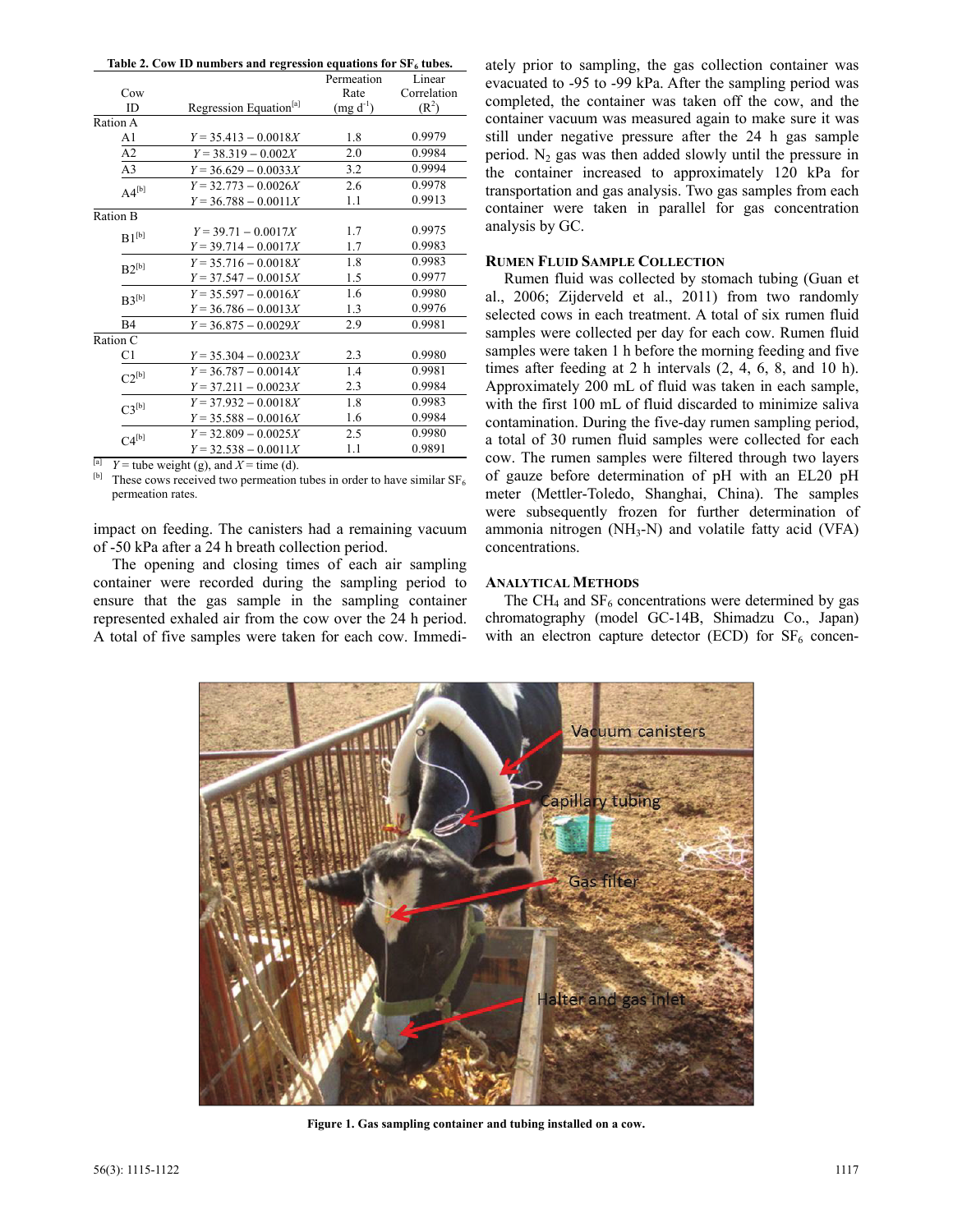tration and flame ionization detector (FID) for CH4 concentration. The chromatographic conditions used were: inlet temperature of 80°C, column temperature of 100°C, detector temperature of 200°C, airflow rate of 400 mL min-1, hydrogen flow rate of 60 mL min<sup>-1</sup>, nitrogen flow rate of 50 mL min<sup>-1</sup>, and sample volume of 1 mL. The standard  $SF_6$ calibration gas concentration was  $10.4 \times 10^{-12}$  v v<sup>-1</sup>. The standard CH<sub>4</sub> calibration concentration gas was  $24.9 \times 10^{-6}$  v v-1 (National Standard Material Center, Beijing, China).

The CH<sub>4</sub> emissions rate was calculated using equation 1 with the measured  $SF_6$  and  $CH_4$  concentrations and the known release rate of  $SF_6$ :

$$
ER_{CH4} = \frac{ER_{SF6}}{6.518} \times \frac{C_{CH4}}{C_{SF6}} \times 1000
$$
 (1)

where

 $ER<sub>CH4</sub> = CH<sub>4</sub>$  emissions rate of the animal (L d<sup>-1</sup>)  $ER_{SFG} = SF_6$  release rate (mg d<sup>-1</sup>)  $6.518$  = density of SF<sub>6</sub> (kg m<sup>-3</sup>)  $C_{CH4}$  = concentration of CH<sub>4</sub> gas in the collected samples  $(10^{-6} \text{ v v}^{-1})$  $C<sub>SF6</sub>$  = concentration of SF<sub>6</sub> gas in the collected gas samples  $(10^{-12} \text{ v v}^{-1})$ .

The  $NH<sub>3</sub>-N$  concentration was determined with a spectrophotometer at a wavelength of 700 nm (Feng and Gao, 1993). The VFA concentration was determined with the common method (Ding et al., 2006) involving gas chromatography (model GC-7A, Shimadzu, Kyoto, Japan).

The percentages of milk protein, milk fat, dry matter, and lactose contents were measured according to Chinese national standards GB/T 5413.1-1997, GB/T 5413.3-1997, GB/T 5413.8-1997, and GB/T 5413.5-2003 using a visible spectrophotometer and Kjeldahl apparatus as the main instruments. Milk yield was converted to the standard level of 4% fat content.

#### **STATISTICAL ANALYSIS**

The collected data were collated in an Excel 2003 spreadsheet. Significant differences in the response variables among the treatment groups were compared with GLM, followed by Duncan's multiple mean comparisons (SAS ver. 8.2, SAS Institute, Inc., Cary, N.C.). The results are presented as means  $\pm$  standard error (SE). A probability value of 5% or lower was considered significant.

## **RESULTS AND DISCUSSION**

## **DAIRY COW FEED INTAKE AND PROPERTIES**

Table 3 lists the compositions for the concentrate, corn silage, and corn stalk on DM basis, The crude protein (CP) concentration of the concentrate was 2.8 times the CP concentration of corn silage and 3.9 times the CP concentration of corn stalk, while the acid detergent fiber (ADF) and neutral detergent fiber (NDF) contents of the concentrate were only 23.6% of corn silage ADF, 19.4% of corn stalk ADF, 41.6% of corn silage NDF, and 36.5% of corn stalk NDF. Table 4 lists the compositions of the rations on DM basis. Rations A, B, and C had similar gross energy

**Table 3. Composition of the raw materials on dry matter (DM) basis.**

| Tubic of Composition of the fun materials on ary matter (DIT) busis. |             |             |            |  |  |
|----------------------------------------------------------------------|-------------|-------------|------------|--|--|
| Composition <sup>[a]</sup>                                           | Concentrate | Corn Silage | Corn Stalk |  |  |
| Dry matter $(\% )$                                                   | 89.94       | 22.07       | 86.13      |  |  |
| Gross energy $(MJ kg^{-1} DM)$                                       | 15.31       | 17.36       | 17.65      |  |  |
| Crude protein (% DM)                                                 | 18.83       | 6.72        | 4.79       |  |  |
| $NDF$ (% DM)                                                         | 28.68       | 68.88       | 78.65      |  |  |
| $ADF$ (% DM)                                                         | 10.58       | 44.83       | 54.40      |  |  |
| Ca $(\%$ DM)                                                         | 1.92        | 0.78        | 0.43       |  |  |
| $P$ (% DM)                                                           | 0.48        | 0.11        | 0.10       |  |  |

 $\begin{bmatrix} \boxed{a} \\ \end{bmatrix}$  NDF = neutral detergent fiber, and ADF = acid detergent fiber.

|  | Table 4. Composition of the experimental rations. |  |  |  |
|--|---------------------------------------------------|--|--|--|
|--|---------------------------------------------------|--|--|--|

|                             | Ration    | Ration<br>$R^{[b]}$ | Ration<br>$\cap^{[c]}$ |
|-----------------------------|-----------|---------------------|------------------------|
| Composition                 | $A^{[a]}$ |                     |                        |
| Dry matter $(\% )$          | 87.65     | 49.22               | 62.79                  |
| Gross energy $(MJ kg^{-1})$ | 16.71     | 16.54               | 16.13                  |
| Crude protein (% DM)        | 10.41     | 11.56               | 13.99                  |
| $NDF$ (% DM)                | 58.66     | 52.80               | 44.76                  |
| $ADF$ (% DM)                | 36.87     | 31.13               | 24.28                  |
| Ca $(\%$ DM)                | 1.03      | 1.24                | 1.46                   |
| $P$ (% DM)                  | 0.25      | 0.26                | 0.33                   |
|                             |           |                     |                        |

 $\lbrack$ <sup>[a]</sup> Forage was corn stalk and CTFR was 40:60.

<sup>[b]</sup> Forage was corn silage and CTFR was 40:60.<br><sup>[c]</sup> Forage was corn silage and CTFR was 60:40.

contents, while the NDF of rations A and B was, respectively, 1.3 and 1.2 times that of ration C, and the ADF of rations A and B was, respectively, 1.5 and 1.3 times that of ration C.

### **METHANE EMISSIONS**

The  $CH<sub>4</sub>$  emissions from dairy cows with different diets are listed in table 5. The  $CH<sub>4</sub>$  emissions (mean  $\pm$ SE) were 353 ±13.44, 283 ±7.48, and 263 ±9.04 L  $d^{-1}$  for rations A, B, and C, respectively. The CH<sub>4</sub> emissions accounted for 7.13%, 6.50%, and 5.91% of the gross energy (GE) intake for ration A, B, and C, respectively. Ration A resulted in significantly higher  $CH_4$  emissions than rations B or C (20% and 25%, respectively;  $p < 0.01$ ). No difference in  $CH<sub>4</sub>$  emissions between rations B and C was detected (p = 0.32). This outcome presumably resulted from the reduced fiber in corn silage as compared to corn stalks, leading to reduced rumen acetic acid but increased propionic acid, which in turn led to reduced  $CH<sub>4</sub>$  formation due to the highly negative correlation between propionic acid and CH4 (Han et al., 1997). The current study showed results similar to the lower  $CH_4$  emissions from beef cattle fed corn silage than from cattle fed dry corn stalks (Han et al., 1997; Fan et al., 2006).

This study also showed that dietary CTFR has an impact on  $CH_4$  emissions. Higher CTFR could reduce  $CH_4$ emissions, and Han et al. (1997) and Fan et al. (2006) reported similar results. Han et al. (1997) fed cattle (500  $\pm 50$  kg body weight) at dietary CTFR of 0:100, 25:75, 50: 50, or 75:25 (with Chinese wild rye as forage) and reported  $CH_4$  emissions of 208, 201, 194, and 171 L  $d^{-1}$ , respectively. Fan et al.  $(2006)$  fed beef cattle  $(358 \pm 15 \text{ kg})$ body weight) at dietary CTFR of 75:25, 40:60, or 0:100 (with corn stalk as forage) and reported  $CH<sub>4</sub>$  emissions of 174, 190, and 239 L  $d^{-1}$ , respectively.

The  $CH_4$  emissions per kg DM intake, shown in table 5, were 30.06, 27.15, and 24.28 L, respectively, for rations A, B, and C ( $p < 0.01$  between A and C;  $p < 0.05$  between A and B;  $p < 0.05$  between B and C). The results show that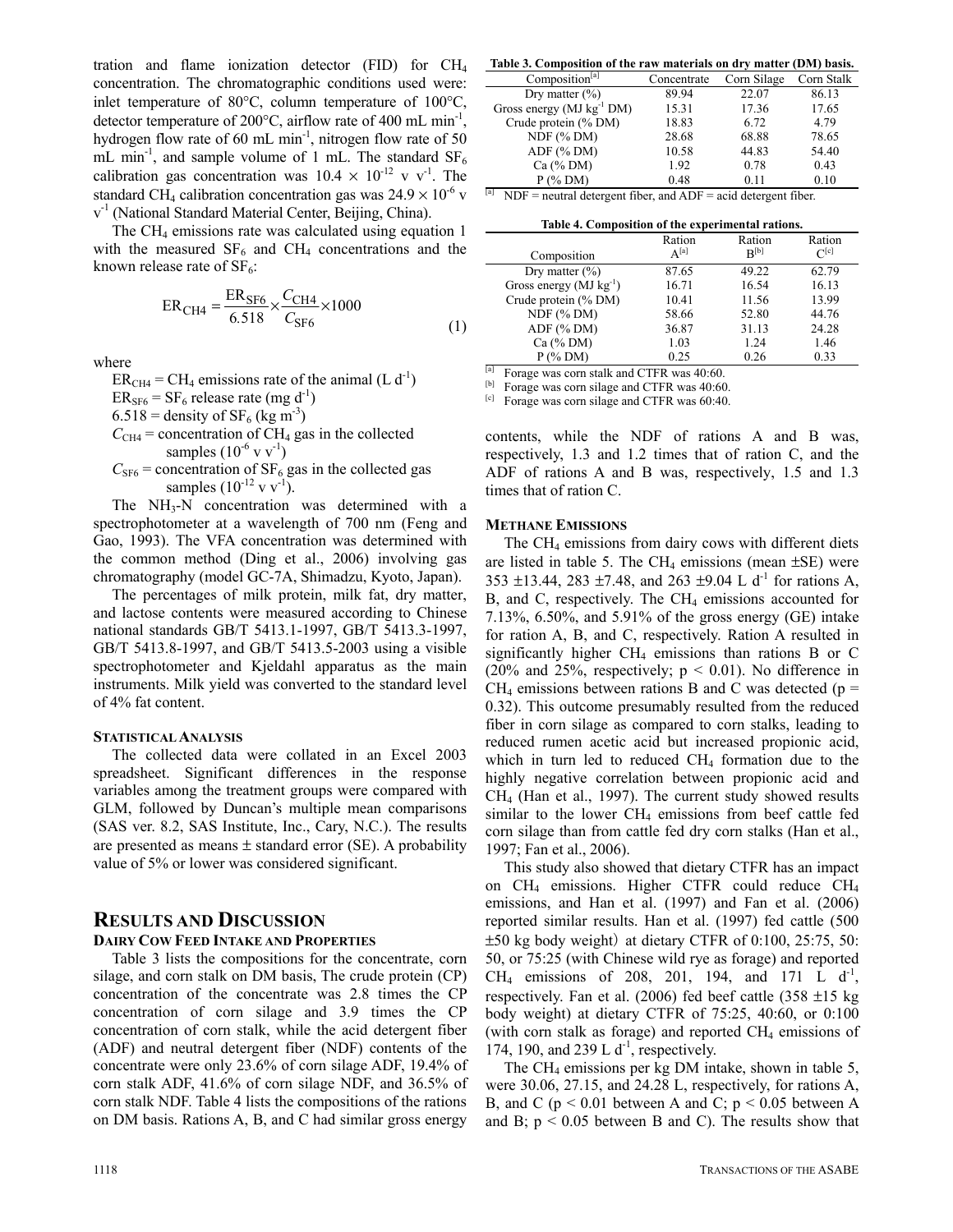Table 5. Effects of dietary type and concentrate-to-forage ratio on methane (CH<sub>4</sub>) emissions of dairy cows (mean  $\pm$  SE).

| Ration and Concentrate-to-Forage Ratio (CTFR) <sup>[b]</sup> |                             |                         |  |  |
|--------------------------------------------------------------|-----------------------------|-------------------------|--|--|
| Ration A                                                     | Ration B                    | Ration C                |  |  |
| (Corn stalk as forage,                                       | (Corn silage as forage,     | (Corn silage as forage, |  |  |
| $CTFR = 40:60$                                               | $CTFR = 40:60$              | $CTFR = 60:40$          |  |  |
| $11.77 \pm 0.10$ a                                           | $10.47 \pm 0.22$ b          | $10.96 \pm 0.32$ ab     |  |  |
| 196.68 ±1.64 a                                               | $173.13 \pm 3.56 \text{ b}$ | $176.83 \pm 5.12$ b     |  |  |
| $353 \pm 13.44$ a                                            | $283 \pm 7.48$ b            | $263 \pm 9.04$ b        |  |  |
| $14.03 \pm 0.54$ a                                           | $11.26 \pm 0.30$ b          | $10.45 \pm 0.36$ b      |  |  |
| $30.06 \pm 1.17$ a                                           | $27.15 \pm 0.71$ b          | $24.28 \pm 1.01$ c      |  |  |
| $1.80 \pm 0.07$ a                                            | $1.64 \pm 0.04$ ab          | $1.51 \pm 0.06$ b       |  |  |
| $32.88 \pm 1.25$ a                                           | $22.54 \pm 0.60$ b          | $20.27 \pm 0.70$ b      |  |  |
| $335 \pm 12.75$ a                                            | $270 \pm 7.1 b$             | $250 \pm 8.60$ b        |  |  |
| $7.13 \pm 0.27$ a                                            | $6.50 \pm 0.17$ b           | 5.91 $\pm$ 0.20 b       |  |  |
|                                                              |                             |                         |  |  |

<sup>[a]</sup> DM = dry matter, GE = gross energy, and AU = animal unit = 500 kg body weight.<br><sup>[b]</sup> Within a row, means followed by different letters are significantly different (p < 0.05).

|                   |                                        |              |                               | $CH4$ Emission Rates <sup>[a]</sup> |                           |                      |
|-------------------|----------------------------------------|--------------|-------------------------------|-------------------------------------|---------------------------|----------------------|
| Country or Region | Method                                 | Animal Stage | L head <sup>-1</sup> $d^{-1}$ | $L A U-1 d-1$                       | $L$ kg <sup>-1</sup> milk | Reference            |
| Canada            | $SF6$ tracer method                    | Lactating    | 374                           | 380                                 | N/A                       | McCaughey et al.     |
|                   |                                        | beef cows    |                               |                                     |                           | (1997)               |
| China             | $SF6$ tracer method                    | Dairy cattle | 263 to 353                    | 250 to 335                          | 20.27 to 32.88            | This study           |
| China             | Energy metabolism trials               | Dairy cattle | 441 to 784                    | 477                                 | 13.37 to 25.36            | Sun et al. (2008)    |
| North American    | N/A                                    | Dairy cattle | 523                           | N/A                                 | 22.7                      |                      |
| Western European  | N/A                                    | Dairy cattle | 478                           | N/A                                 | 29.1                      | <b>IPCC</b> (2006)   |
| Asia              | N/A                                    | Dairy cattle | 278                           | N/A                                 | 61.5                      |                      |
| Japan             | Energy metabolism trials               | Dry cattle   | 256 to 336                    | 224                                 | N/A                       | Kume et al. (2003)   |
| New Zealand       | $SF6$ tracer method                    | Dairy cattle | 387                           | 400                                 | N/A                       | Ulyatt et al. (1997) |
| Switzerland       | $\overline{Open}$ -circuit respiration | Dairy cattle | 330 to 429                    | 319                                 | 18.07                     | Hindrichsen et al.   |
|                   | chambers                               |              |                               |                                     |                           | (2005)               |
| U.K.              | Indirect calorimeter chambers          | Dairy cattle | 518                           | 456                                 | 23.87                     | Yan et al. (2006)    |

<sup>[a]</sup> Emission rates per animal unit (AU = 500 kg live weight) and per kg milk from the literature were recalculated in this study.

use of corn silage as forage and/or a higher concentrate ratio can reduce  $CH_4$  emissions on the basis of kg DM intake. Compared with rations B and C, ration A increased  $CH<sub>4</sub>$  emissions by 9.7% and 19.2% per kg DM, respectively. The CH<sub>4</sub> emissions observed in this study are comparable with the values reported by Sun et al. (2008), in which CH<sub>4</sub> emissions were 20.87 to 31.85 L kg<sup>-1</sup> DM intake for CTFR of 20:80 to 70:30. Sun et al. (2008) concluded that high CTFR could reduce  $CH<sub>4</sub>$  emissions per unit of DM intake.

Table 6 lists the  $CH<sub>4</sub>$  emissions from dairy cattle as reported in the literature and in the current study per animal unit per day  $(AU = 500 \text{ kg}$  body weight) (Ngwabie et al.,  $2011$ ) and per kg milk production. The CH<sub>4</sub> emissions of 250 to  $335$  L d<sup>-1</sup> AU<sup>-1</sup> in the current study were within the range of the literature values. Although the  $CH<sub>4</sub>$  emissions in this study tended to be lower than most of the literature values, the  $CH<sub>4</sub>$  emissions per unit of milk production in the current study tended to be higher than the literature values, except for the IPCC default emissions. The main reason is that the average milk production in the current study is approximately 2 times the IPCC default values for Asia (3200 vs. 1650 kg head<sup>-1</sup> year<sup>-1</sup>), which would lead to lower CH<sub>4</sub> emissions per unit of milk production.

In addition, because the *ad-libitum* feed intake was determined by pre-experiment in the adjustment period, and no feed residue was found during the experiment period, the cows may have been slightly restricted on feed intake, and their DM intake may have been lower than their actual requirement. This could also reduce  $CH<sub>4</sub>$  emissions.

#### **RUMEN FERMENTATION CHARACTERISTICS Rumen Fluid pH**

The rumen fluid pH values for the three ration groups (table 7) were between 6.06 and 6.87, which was within the normal range (5.0 to 7.5) of rumen fluid pH of dairy cows. However, there were significant differences in rumen fluid pH among the cows fed different rations ( $p \le 0.05$ ). The pH of the stalk-based ration A was significantly greater than that of the silage-based ration C ( $p < 0.05$ ) due to the fact that the stalk-based ration contained more crude fiber, leading to less VFA production. With corn silage as forage,

Table 7. Effects of dietary concentrate-to-forage ratios on rumen characteristics of dairy cows (mean  $\pm$  SE).

|                                                            | Ration and Concentrate-to-Forage Ratio (CTFR) <sup>[a]</sup> |                         |                         |  |
|------------------------------------------------------------|--------------------------------------------------------------|-------------------------|-------------------------|--|
|                                                            | Ration A                                                     | Ration B                | Ration C                |  |
|                                                            | (Corn stalk as forage,                                       | (Corn silage as forage, | (Corn silage as forage, |  |
| Response Variable                                          | $CTFR = 40:60$                                               | $CTFR = 40:60$          | $CTFR = 60:40$          |  |
| Rumen fluid pH                                             | $6.64 \pm 0.04$ a                                            | $6.53 \pm 0.03$ a       | $6.21 \pm 0.04$ b       |  |
| Rumen fluid NH <sub>3</sub> -N (mg $100 \text{ mL}^{-1}$ ) | $11.56 \pm 0.18$ b                                           | $13.10 \pm 0.66$ a      | $13.70 \pm 0.54$ a      |  |
| Acetic acid (mmol $L^{-1}$ )                               | $67.29 \pm 3.45$ a                                           | 64.88 $\pm$ 3.62 a      | 58.25 $\pm$ 2.75 a      |  |
| Propionic acid (mmol $L^{-1}$ )                            | $16.75 \pm 0.70$ a                                           | $17.29 \pm 0.77$ a      | $21.25 \pm 0.99$ a      |  |
| Butyric acid (mmol $L^{-1}$ )                              | 5.43 $\pm$ 0.23 b                                            | $6.36 \pm 0.41$ ab      | $11.24 \pm 0.56$ a      |  |
| Acetic acid / propionic acid                               | $4.23 \pm 0.32$ a                                            | $3.90 \pm 0.34$ a       | $2.58 \pm 0.18$ b       |  |

<sup>[a]</sup> Within a row, means followed by different letters are significantly different (p < 0.05).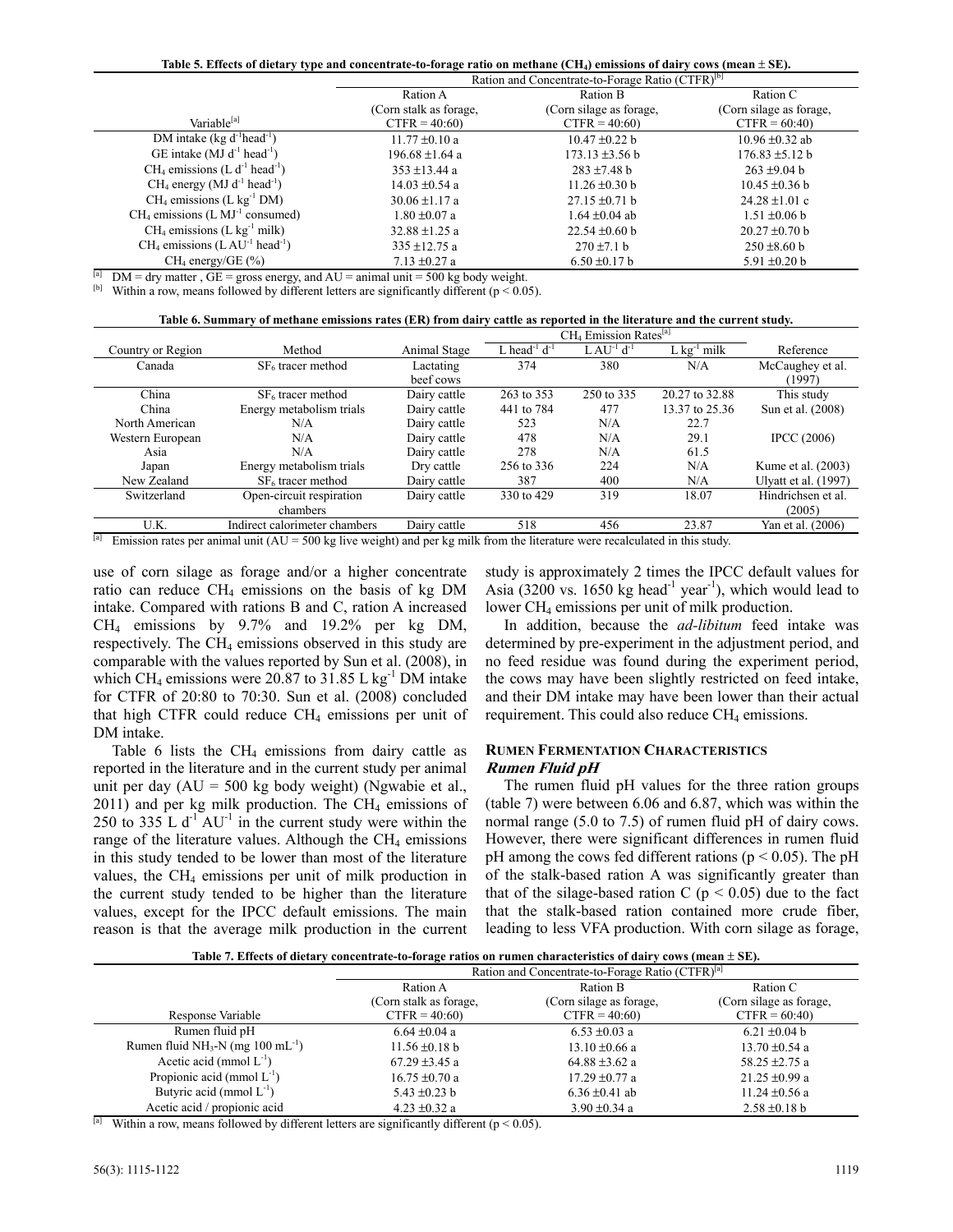

**Figure 2. Effects of dietary concentrate to forage ratio on rumen fluid pH of dairy cows (vertical bars represent SD). Ration A: corn stalk as forage, CTFR = 40:60; Ration B: corn silage as forage, CTFR = 40:60; Ration C: corn silage as forage, CTFR = 60:40.** 

the pH decreased ( $p < 0.05$ ) with the increasing proportion of dietary concentrate. This outcome stemmed from the rapid fermentation of starch in the concentrate, which brought about more acid production, thus leading to lower pH in the rumen. This result was consistent with other studies (Kennelly et al., 1999; Bargo et al., 2002).

The dynamic profile of rumen fluid pH within 10 h after feeding is shown in figure 2. The rumen fluid pH of rations A, B, and C reached the minimum (6.34, 6.33, and 6.06, respectively) in 4 to 6 h after feeding, followed by upward trends, and the rumen pH of cows fed high-concentrate rations and silage started decreased in 2 h after feeding, which is similar to the results of Li (2007).

## **Ammonia Nitrogen Concentration in Rumen Fluid**

Rumen fluid  $NH_3-N$  is the end product fermented from the feed protein and other nitrogenous compounds in rumen, which function as raw materials for rumen bacteria to synthesize microbial proteins. The  $NH<sub>3</sub>-N$  concentration for ration A was significantly lower than that of rations B or C ( $p \le 0.05$ ) (table 7) owing to the relatively rapid degradation of corn silage compared with corn stalks. The result also showed that NH<sub>3</sub>-N concentrations tended to increase with higher levels of dietary concentrate, which was consistent with the findings of Wang et al. (2005). The NH3-N concentration in the rumen fluid for all three rations rose to a maximum (11.59 for ration A, 14.26 for ration B, and 14.39 for ration C, in units of mg  $100 \text{ mL}^{-1}$ ) 2 h after feeding. Leng (1990) reported that NH<sub>3</sub>-N levels increased up to 20 mg  $100 \text{ mL}^{-1}$ , which can improve bacterial growth efficiency. Rations  $B$  and  $C$  had higher NH<sub>3</sub>-N concentrations, which would improve rumen fermentation. The NH3-N concentrations of rations A and C decreased to a minimum (5.01 and 9.47 mg 100 mL $^{-1}$ , respectively) 8 h after feeding, while that of ration B decreased to a minimum value of 5.51 mg 100 mL $^{-1}$  10 h after feeding (fig. 3).

#### **VFA Concentration in Rumen Fluid**

The ratio of acetic acid to propionic acid concentrations was significantly higher in rations A and B than in ration C  $(p < 0.05)$ . This is consistent with the results of Miettinen and Huhtanen (1996), who reported that a higher





**Figure 3. Effects of dietary forage to concentrate ratios on ammonia nitrogen (NH3-N) concentration in rumen fluid of dairy cows (vertical bars represent SD). Ration A: corn stalk as forage, CTFR = 40:60; Ration B: corn silage as forage, CTFR = 40:60; Ration C: corn silage as forage, CTFR = 60:40.** 



**Figure 4. Change of acetic acid / propionic acid ratio in rumen fluid with time (vertical bars represent SD). Ration A: corn stalk as forage, CTFR = 40:60; Ration B: corn silage as forage, CTFR = 40:60; Ration C: corn silage as forage, CTFR = 60:40.** 

proportion of dietary concentrate would result in higher propionic acid in rumen and a reduced ratio of acetic acid and propionic acid. With silage-based rations, the concentrations of propionic acid and butyric acid in the rumen fluid were higher than those of stalk-based rations, and the concentrations of propionic acid and butyric acid in the rumen fluid rose with increasing proportion of concentrate. Significant differences in butyric acid concentrations were observed among the three rations ( $p \le$ 0.05). Other studies also indicated that butyric acid concentrations increased significantly in the rumen with increasing proportions of dietary concentrate (Wang et al., 2005; Sun et al., 2008). The ratio of acetic acid and propionic acid for each ration group showed a downward trend over time after feeding (fig. 4).

## **SUMMARY AND CONCLUSIONS**

Based on the experiments on methane  $(CH<sub>4</sub>)$  emissions and rumen fermentation characteristics of lactating Holstein cows with three feed rations, i.e., CTFR of 40:60 with corn stalk as forage (ration A), CTFR of 40:60 with corn silage as forage (ration B), and CTFR of 60:40 with corn silage as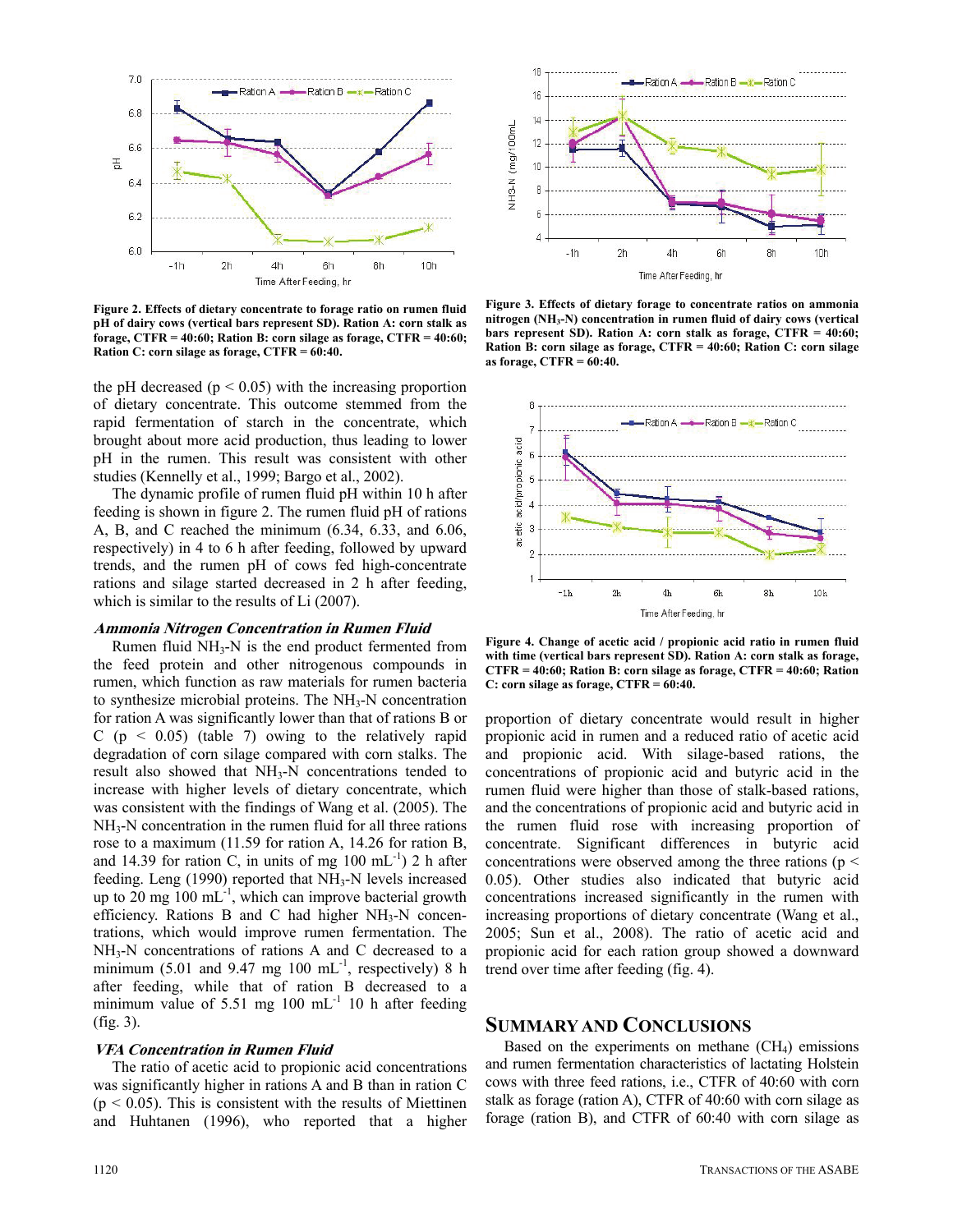forage (ration C), the following conclusions were made:

The dietary regimens ranked ration  $A >$  ration  $B >$  ration C for CH<sub>4</sub> emissions quantity (L  $d^{-1}$  head<sup>-1</sup>), rumen fluid pH, acetic acid concentration, and ratio of acetic acid and propionic acid. The CH<sub>4</sub> emissions (mean  $\pm$ SE) for rations A, B, and C were 353  $\pm$ 13.4, 283  $\pm$ 7.48, and 263  $\pm$ 9.04 L d<sup>-1</sup> head<sup>-1</sup>, respectively, or 335  $\pm$ 12.75, 270  $\pm$ 7.12, and 250  $\pm$ 8.6  $L d^{-1} A U^{-1}$ .

Use of corn silage as forage considerably reduced enteric  $CH<sub>4</sub>$  emissions of the cows as compared to corn stalk. Compared with rations B and C, the stalk-based ration A increased CH<sub>4</sub> emissions by  $20\%$  and  $25\%$ , respectively, on per animal basis. Ration A also increased  $CH<sub>4</sub>$  emissions by 9.7% and 19.2% per kg DM intake, or by 31% and 38% per kg milk production, compared with rations B and C, respectively.

The more fibrous ration increased rumen fluid pH, acetic acid content, and the ratio of acetic acid and propionic acid, but decreased  $NH<sub>3</sub>-N$  concentration, propionic acid concentration, and butyric acid concentration.

#### **ACKNOWLEDGEMENTS**

Funding for this study was provided by China Ministry of Agriculture (201103039) and the UNDP/GEF project.

## **REFERENCES**

- Bargo, F., L. D. Muller, J. E. Delahoy, and T. W. Cassidy. 2002. Milk response to concentrate supplementation of high-producing dairy cows grazing at two pasture allowances. *J Dairy Sci*. 85(7): 1777-1792.
- China. 2004. China initial national communications on climate change. Beijing, China: China Planning Press.

Christopherson, R. J. 1976. Effect of prolonged cold and the outdoor winter environment on apparent digestibility in sheep and cattle. *Canadian J. Animal Sci.* 56(2): 201-212.

- Ding, X., R. Long, R. Dan, T. Jiao, and X. Zhang. 2006. A determination method based on gas chromatography for analysis of volatile fatty acids in rumen fluid. *J. Gansu Agric. University* 41(2): 24-26.
- Dong, H, Y. Li, X. Tao, X. Peng, N. Li, and Z. Zhu. 2008. China greenhouse gas emissions from agricultural activities and its mitigation strategy. *Trans. CSAE* 24(10): 269-273.

Fan, X. 2004. Rapid prediction methods and models of methane emission and manure nutrient contents from beef cattle. PhD diss. Beijing, China: China Agricultural University.

Fan, X., H. Dong, L. Han, and G. Huang. 2006. Experimental study on the factors affecting methane emissions of beef cattle. *Trans. CSAE* 22(8): 179-182.

Feng, Z., and M. Gao. 1993. The improvement of colorimetric method to determine rumen ammonia nitrogen content. *Inner Mongolian J. Animal Sci. and Production* 4: 40-41.

Guan, H., K. M. Wittenberg, K. H. Ominski, and D. O. Krause. 2006. Efficacy of ionophores in cattle diets for mitigation of enteric methane. *J. Animal Sci.* 84(7): 1896-1906.

Han, J., Y. Feng, and X. Zhang. 1997. Effects of fiber digestion and VFA in the rumen on the methane production in steers of different type of diets. *Chinese J. Vet. Sci.* 17: 278-280.

Hensen, A., T. T. Groot, W. C. M. van den Bulk, A. T. Vermeulen, J. E. Olesen, and K. Schelde. 2006. Dairy farm  $CH_4$  and  $N_2O$ emissions from one square meter to the full farm scale. *Agric. Ecosyst. Environ.* 112(2-3): 146-152.

Hindrichsen, I. K., H. R. Wettstein, A. Machmüller, B. Jörg, and M.

Kreuzer. 2005. Effect of the carbohydrate composition of feed concentrates on methane emission from dairy cows and their slurry. *Environ. Monit. Assess.* 107(1-3): 329-350.

- Hironaka, R., G. W. Mathison, B. K. Kerrigan, and I. Vlach. 1996. The effect of pelleting of alfalfa hay on methane production and digestibility by steers. *Sci. Total Environ.* 180(3): 221-227.
- IPCC. 2006. *2006 IPCC Guidelines for National Greenhouse Gas Inventories, Volume 4: Agriculture, Forestry, and Other Land Use*. Hayama, Japan: Institute for Global Environmental Strategies (IGES).

IPCC. 2007. *Climate Change 2007: Mitigation of Climate Change*. Contribution of Working Group III to the fourth assessment report of the Intergovernmental Panel on Climate Change. Cambridge, U.K.: Cambridge University Press.

Johnson, D. E., M. Branine, and G. M. Ward. 1991. Livestock methane emissions: Variation, comparative warming perspectives, and amelioration potential. In *Proc. Southwest Nutrition and Management Conference*. Tucson, Ariz.: University of Arizona Press.

Johnson, K., M. Huyler, H. Westberg, B. Lamb, and P. Zimmerman. 1994. Measurement of methane emissions from ruminant livestock using a sulfur hexafluoride tracer technique. *Environ. Sci. Tech.* 28(2): 359-362.

Kennelly, J. J., B. Robinson, and G. R. Khorasani. 1999. Influence of carbohydrate source and buffer on rumen fermentation characteristics, milk yield, and milk composition in earlylactation Holstein cows. *J. Dairy Sci.* 82(11): 2486-2496.

Kennedy, P. M., and L. P. Milligan. 1978. Effects of cold exposure on digestion, microbial synthesis, and nitrogen transformations in sheep. *British J. Nutr.* 39(1): 105-117.

- Kume, S., K. Nonaka, and T. Oshita. 2003. Effect of roughage on methane production and excretion of nitrogen and mineral in dry cattle. *Res. Bull. Natl. Agric. Research Center for Hokkaido Region* 178: 21-34.
- Leng, R. A. 1990. Factors affecting the utilization of "poor-quality" forages by ruminants particularly under tropical conditions. *Nutr. Res. Rev.* 3(1): 277-303.
- Li, J. 2007. *Modern Dairy Production*. Beijing, China: China Agriculture University Press.

Lovett, D., S. Lovell, L. Stack, J. Callan, M. Finlay, J. Conolly, and F. P. O'Mara. 2003. Effect of forage/concentrate ratio and dietary coconut oil level on methane output and performance of finishing beef heifers. *Livestock Prod. Sci.* 84(2): 135-146.

McCaughey, W. P., K. Wittenberg, and D. Corrigan. 1997. Methane production by steers on pasture. *Canadian J. Animal Sci*. 77(3): 519-524.

Miettinen, H., and P. Huhtanen. 1996. Effects of the ratio of ruminal propionic acid to butyrate on milk yield and blood metabolites in dairy cows. *J. Dairy Sci.* 79(5): 851-861.

Ngwabie, N. M., K. H. Jeppsson, G. Gustafsson, and S. Nimmermark. 2011. Effects of animal activity and air temperature on methane and ammonia emissions from a naturally ventilated building for dairy cows. *Atmos. Environ.* 45(37): 6760-6768.

Peng, X. 2002 Study on estimation of methane emissions of ruminants through sulfur hexafluoride tracer method. PhD diss. Guangzhou, China: South China Agricultural University.

Sun, D., Z. Zhao, M. Wei, L. Bao, and O. Masahiro. 2008. Effects of total mixed ration with different forage to concentrate ratios on rumen index of dairy cows. *Feed Research* 10: 47-50.

Ulyatt, M. J., K. R. Lassey, R. J. Martin, C. F. Walker, and I. D. Shelton. 1997. Methane emission from grazing sheep and cattle. *Proc. New Zealand Soc. Animal Prod.* 57: 130-133.

Wang, J., J. Wang, S. Li, S. Wang, M. Yao, and S. Liu. 2005. Effects of forage to concentrate ratio on pattern of rumen fermentation and performance of lactating dairy cows. *Acta Veterinaria et*